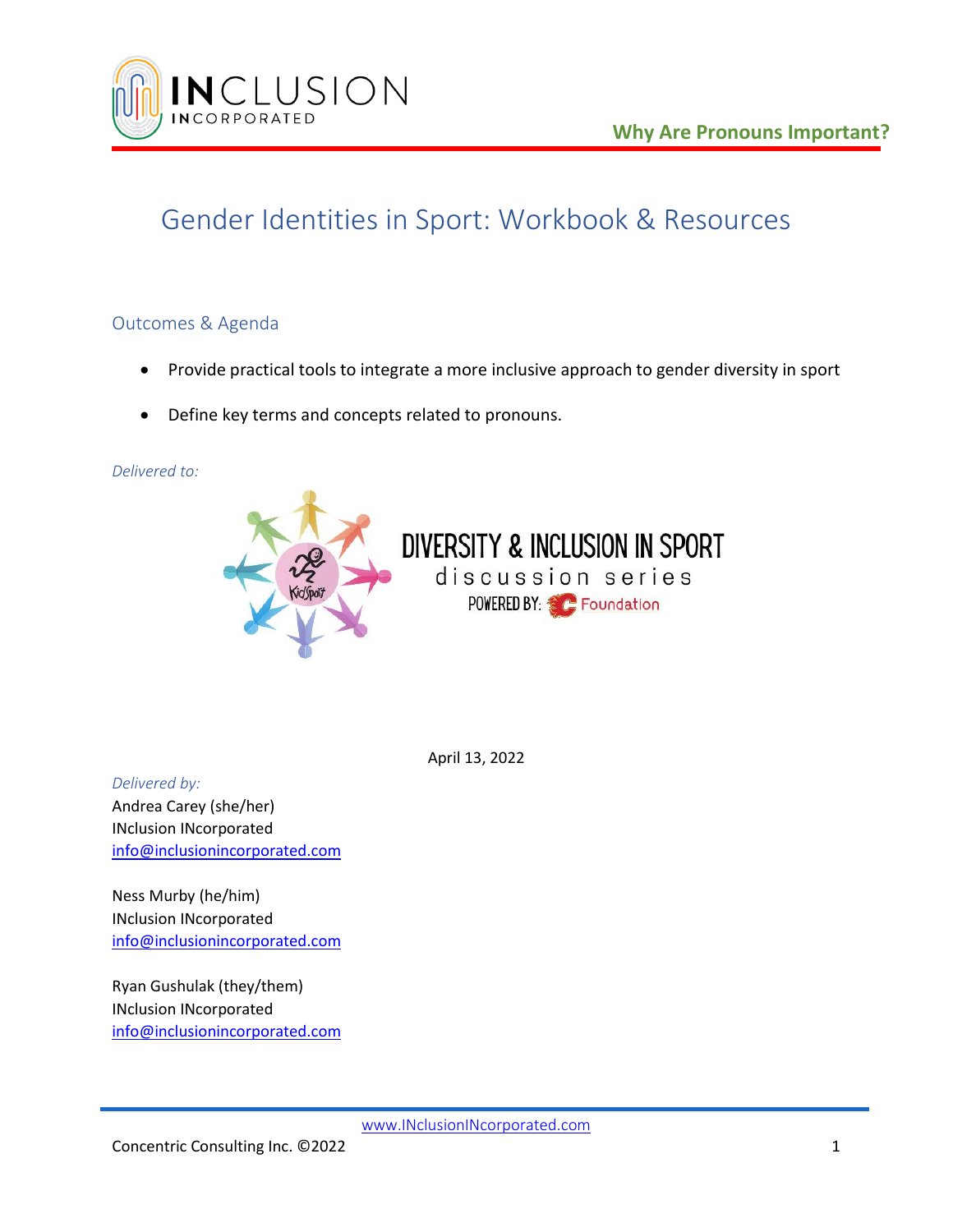

# ACTIVITY 1: Can you identify the right pronoun?

Review the following sentences and identify the pronoun you would use to refer to the group or individual referenced in this scenario. Reply to this using the Poll provided in the Zoom. (Pronoun options include but are not limited to: Ze/hir/hirs, xe/xem/xyr, ey/em/eir, they/them/theirs, she/her/hers, he/him/his[\) \[NeoPronouns\]](https://intercultural.uncg.edu/wp-content/uploads/Neopronouns-Explained-UNCG-Intercultural-Engagement.pdf)

1. Thomas has joined Sajan at the park to eat lunch.

\_\_\_\_\_\_\_\_\_\_\_\_\_\_\_\_\_\_\_\_\_\_\_\_\_\_\_\_\_\_\_\_\_\_\_\_\_\_\_\_\_\_\_\_\_\_\_\_\_\_\_\_\_

\_\_\_\_\_\_\_\_\_\_\_\_\_\_\_\_\_\_\_\_\_\_\_\_\_\_\_\_\_\_\_\_\_\_\_\_\_\_\_\_\_\_\_\_\_\_\_\_\_\_\_\_\_

\_\_\_\_\_\_\_\_\_\_\_\_\_\_\_\_\_\_\_\_\_\_\_\_\_\_\_\_\_\_\_\_\_\_\_\_\_\_\_\_\_\_\_\_\_\_\_\_\_\_\_\_\_

\_\_\_\_\_\_\_\_\_\_\_\_\_\_\_\_\_\_\_\_\_\_\_\_\_\_\_\_\_\_\_\_\_\_\_\_\_\_\_\_\_\_\_\_\_\_\_\_\_\_\_\_\_

Based on the sentence which pronoun(s) would you use to describe Thomas?

2. Jumila has recently shared with their coworkers her most favourite cooking tips.

Based on the sentence which pronoun(s) would you use to describe Jumila?

3. The Enby Beans is a Roller Derby team with primarily, non-binary and gender-queer athletes, breaking the barriers of gender in sport.

Based on the sentence which pronoun(s) would you use to describe the Enby Beans?

4. Gideon is proudly wearing hir new plaid skirt and combat boots to hir first date with Twitch.

Based on the sentence which pronoun(s) would you use to describe Gideon?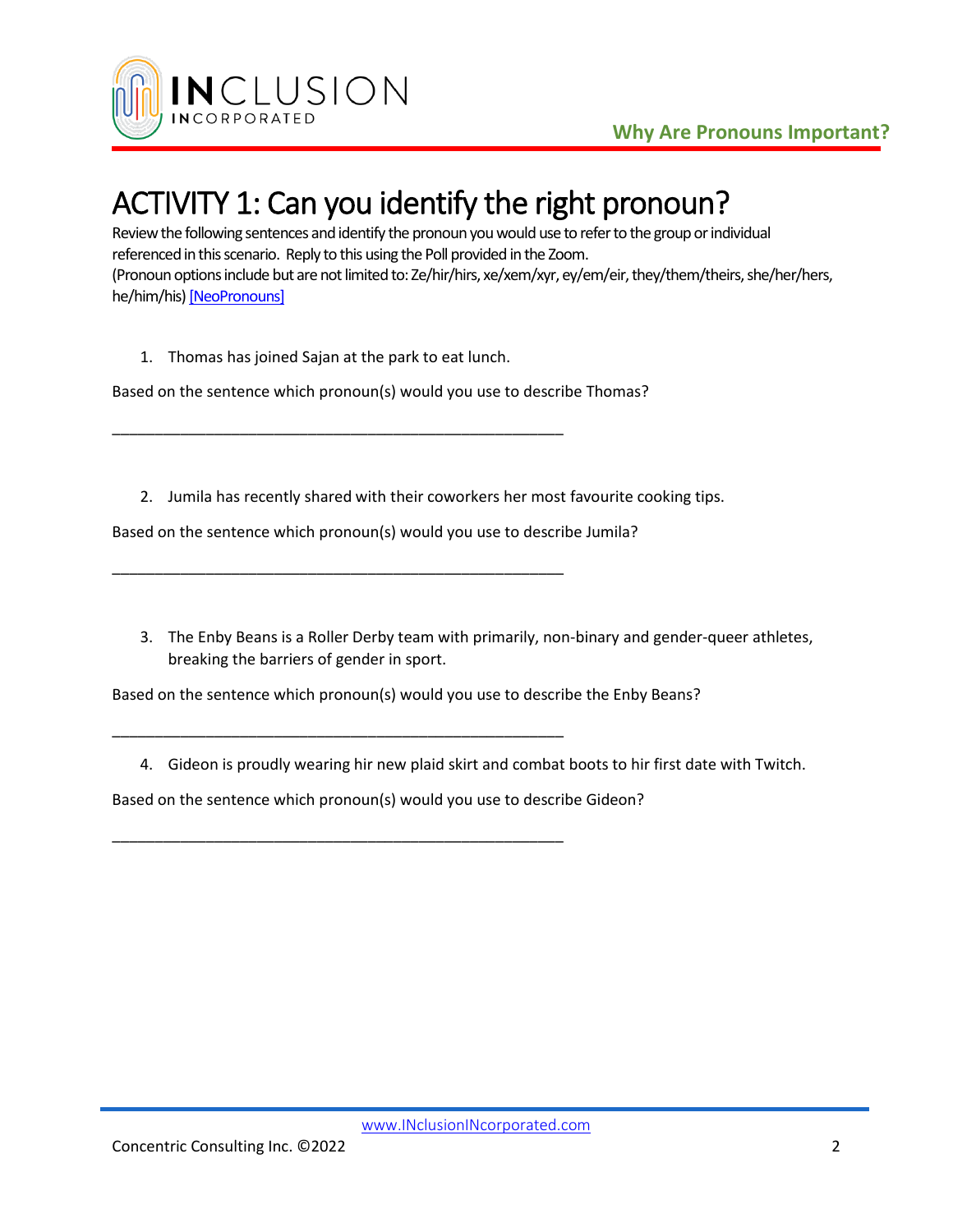

# ACTIVITY 2: BEING A TRANS-ALLY – Getting to know yourself.

Get to know yourself and your pronouns. Write a sentence introducing yourself to someone new. How are you going to introduce yourself, and your pronouns? How will you provide them the option to disclose their own? What if you are not ready to disclose your own, how would you like to address this?

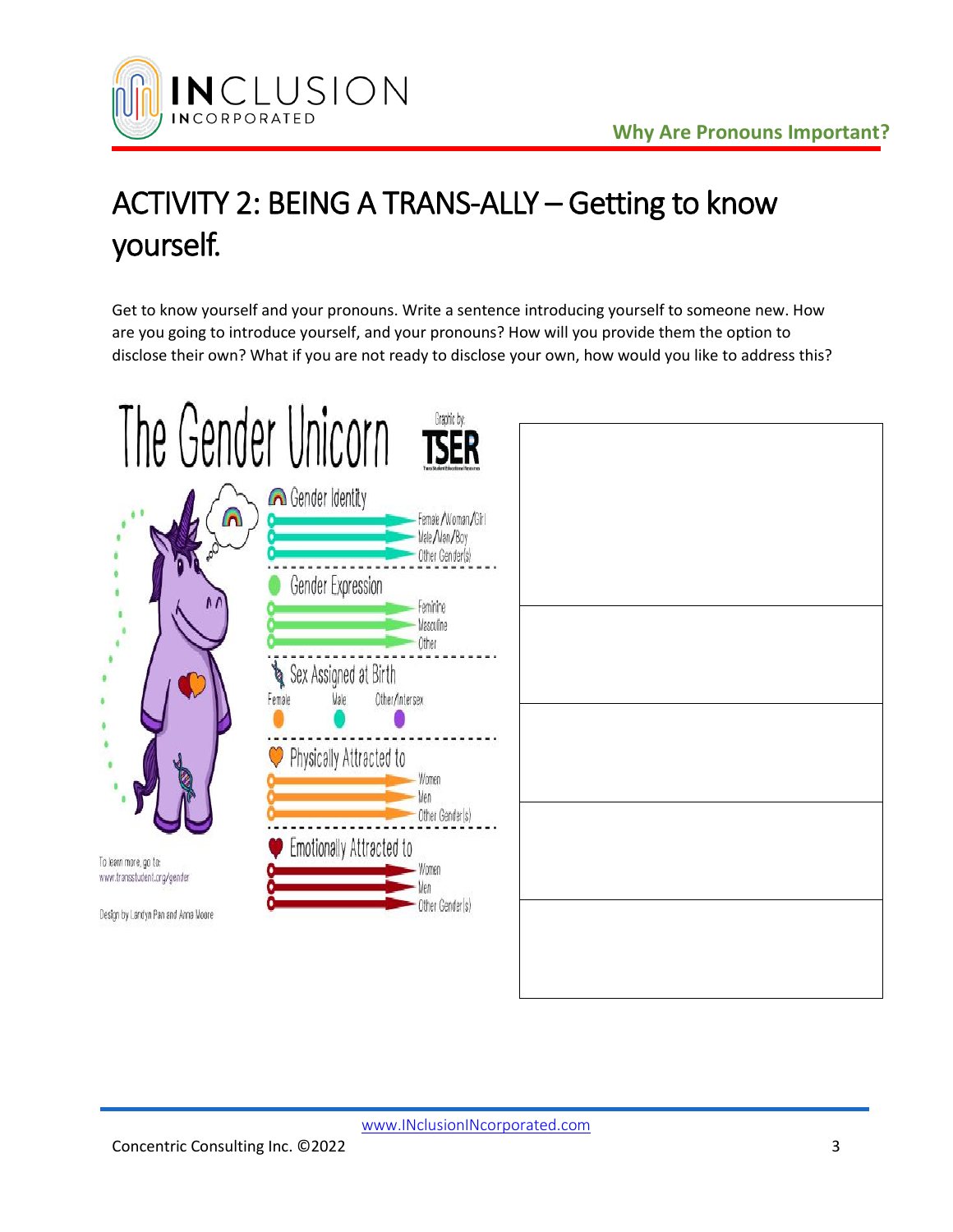

### RESOURCES:

### **TO READ**

- [Growing Up Trans: When do children know their true gender? By Mary Rogran \(Article\)](https://thewalrus.ca/growing-up-trans/)
- [Best Practices for Non-Binary Inclusion in the Workplace](https://outandequal.org/wp-content/uploads/2018/11/OE-Non-Binary-Best-Practices.pdf)
- [What's your pronoun? Strategies for Inclusion in the Workplace](https://outandequal.org/wp-content/uploads/2021/05/Pronouns-Guide_final.pdf)
- [What Constitutes Transphobic and Cisnormative Bullying and Harassment](https://www.gov.nl.ca/education/files/k12_safeandcaring_pdf_transphobic_cisnormative_bullying_harassment.pdf)
- [Pronoun Usage Guide](https://egale.ca/awareness/pronoun-usage-guide/)
- [Working with LGBTQ Athletes and Coaches](https://coach.ca/working-lgbtq-athletes-and-coaches)
- [CCES Trans Inclusive Policy Resources](https://cces.ca/sex-and-gender-diversity)
- [You Can Play Project](https://www.youcanplayproject.org/)
- [Egale Canada](https://egale.ca/)
- [Viasport LGBTQI2S Inclusion Resources](https://www.viasport.ca/inclusion/lgbtqi2s)
- [Edmonton Sport Council LGBTQI2S Resources](https://www.edmontonsport.com/organization_resources/under_represented_populations/lgbtqi2s)

### **TO WATCH**

- Canadian Paralympian Ness Murby [Belonging and Conversations](https://www.youtube.com/watch?v=vAVNYIHRTp0)
- Identify Video Series [International Olympic Committee](https://olympics.com/en/search/videos/?q=Identify)
- [Why Gender Pronouns Matter](https://www.youtube.com/watch?v=9iKHjl5xAaA)

### **TO FOLLOW:**

- **@thechrismosier – 1 st Trans Athlete to Make Team USA**
- **@pinkmantaray – 1 st Trans D1 NCAA men's athlete**
- **@akmackellar – Inclusive movement and wellness coach for LGBTQ+**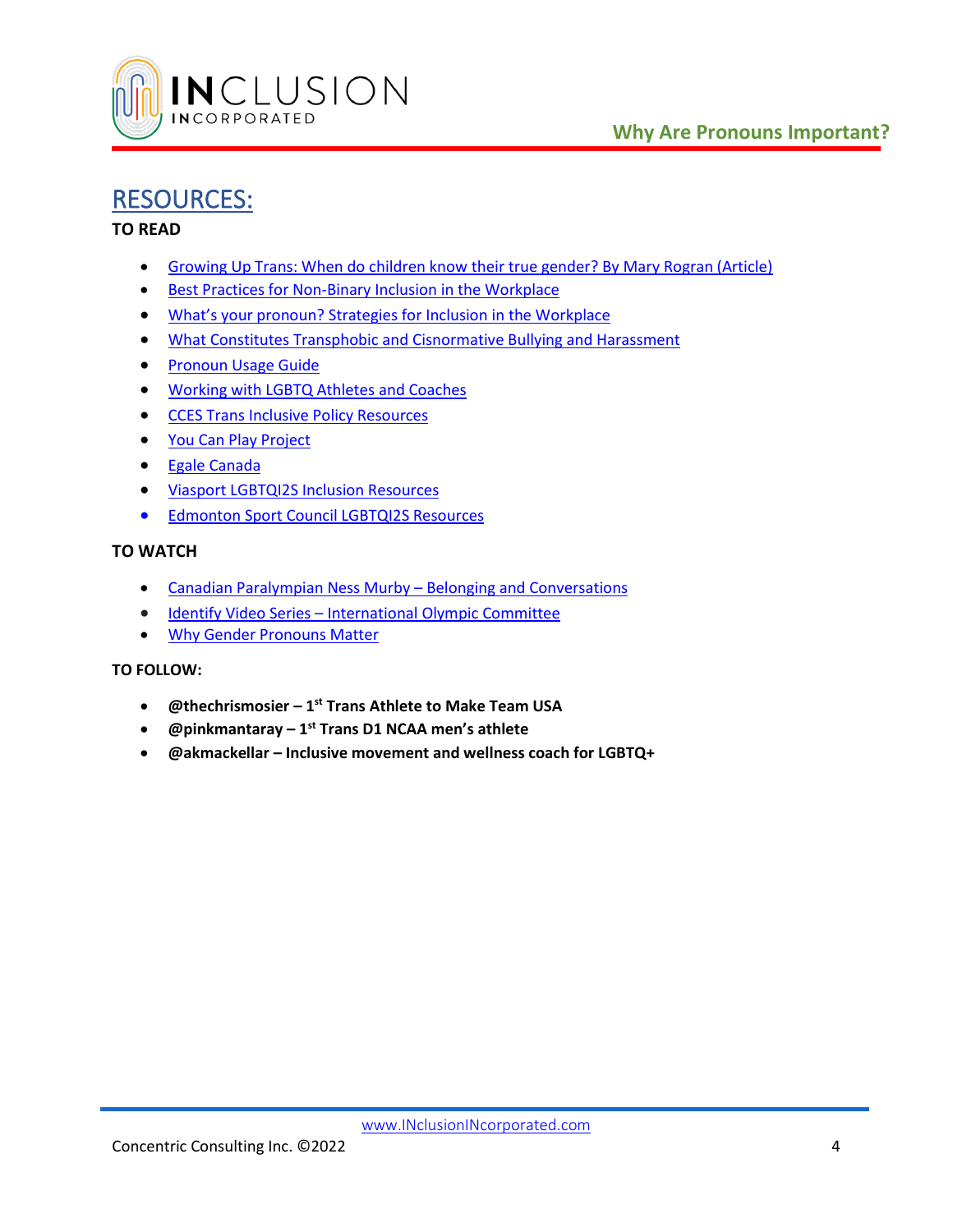

### KEY DEFINITIONS FOR YOUR INCLUSION JOURNEY

| <b>Term</b>                           | <b>Definition</b>                                                                                                                                                                                                                                                                                                                                                                                                                                        |
|---------------------------------------|----------------------------------------------------------------------------------------------------------------------------------------------------------------------------------------------------------------------------------------------------------------------------------------------------------------------------------------------------------------------------------------------------------------------------------------------------------|
| <b>Agender</b>                        | Agender is a term which can be literally translated as without gender. It can be seen either as a non-<br>binary gender identity or as a statement of not having a gender identity.<br>https://gender.wikia.org/wiki/Agender                                                                                                                                                                                                                             |
| Allyship                              | An active, consistent, and arduous practice of unlearning and re-evaluating, in which a person in a<br>position of privilege and power seeks to operate in solidarity with a marginalized group.<br>https://theantioppressionnetwork.com/allyship/                                                                                                                                                                                                       |
| Bi-sexual                             | A romantic, sexual, or/and emotional attraction toward people of all sexes. A person who identifies as<br>bisexual is understood to have attraction to male and female identified persons. However, it can also<br>mean female attraction and non-binary, or other identifiers. It is not restricted to only CIS identifiers.<br>https://www.pacificu.edu/life-pacific/support-safety/office-equity-diversity-inclusion/edi-<br>resources/glossary-terms |
| <b>Cis Gender</b>                     | A person whose gender identity matches the sex they were assigned at birth (for example, woman<br>and female). May be shortened to "cis".<br>https://www.healthlinkbc.ca/health-<br>topics/abj9152#:~:text=Sexual%20orientation%20is%20a%20term,%2C%20or%20neither%20(asexual<br><u>ity)</u>                                                                                                                                                             |
| <b>Deadname</b>                       | The birth or given name of a transgender person that was they used prior to adopting their new name<br>to affirm their transition.<br>https://www.healthline.com/health/transgender/deadnaming#:~:text=Deadnaming%20occurs%20w<br>hen%20someone%2C%20intentionally,or%20their%20%E2%80%9Cgiven%20name.%E2%80%9D                                                                                                                                          |
| Deadnaming                            | Deadnaming occurs when someone, intentionally or not, refers to a person who's transgender by the<br>name they used before they transitioned. You may also hear it described as referring to someone by<br>their "birth name" or their "given name."<br>https://www.healthline.com/health/transgender/deadnaming#:~:text=Deadnaming%20occurs%20w<br>hen%20someone%2C%20intentionally,or%20their%20%E2%80%9Cgiven%20name.%E2%80%9D                        |
| <b>Emotional</b><br><b>Attraction</b> | This type of attraction isn't necessarily physical in nature and is rooted in a desire for connection<br>because of someone's heart, mind, or personality.<br>https://www.healthline.com/health/types-of-attraction#d-k                                                                                                                                                                                                                                  |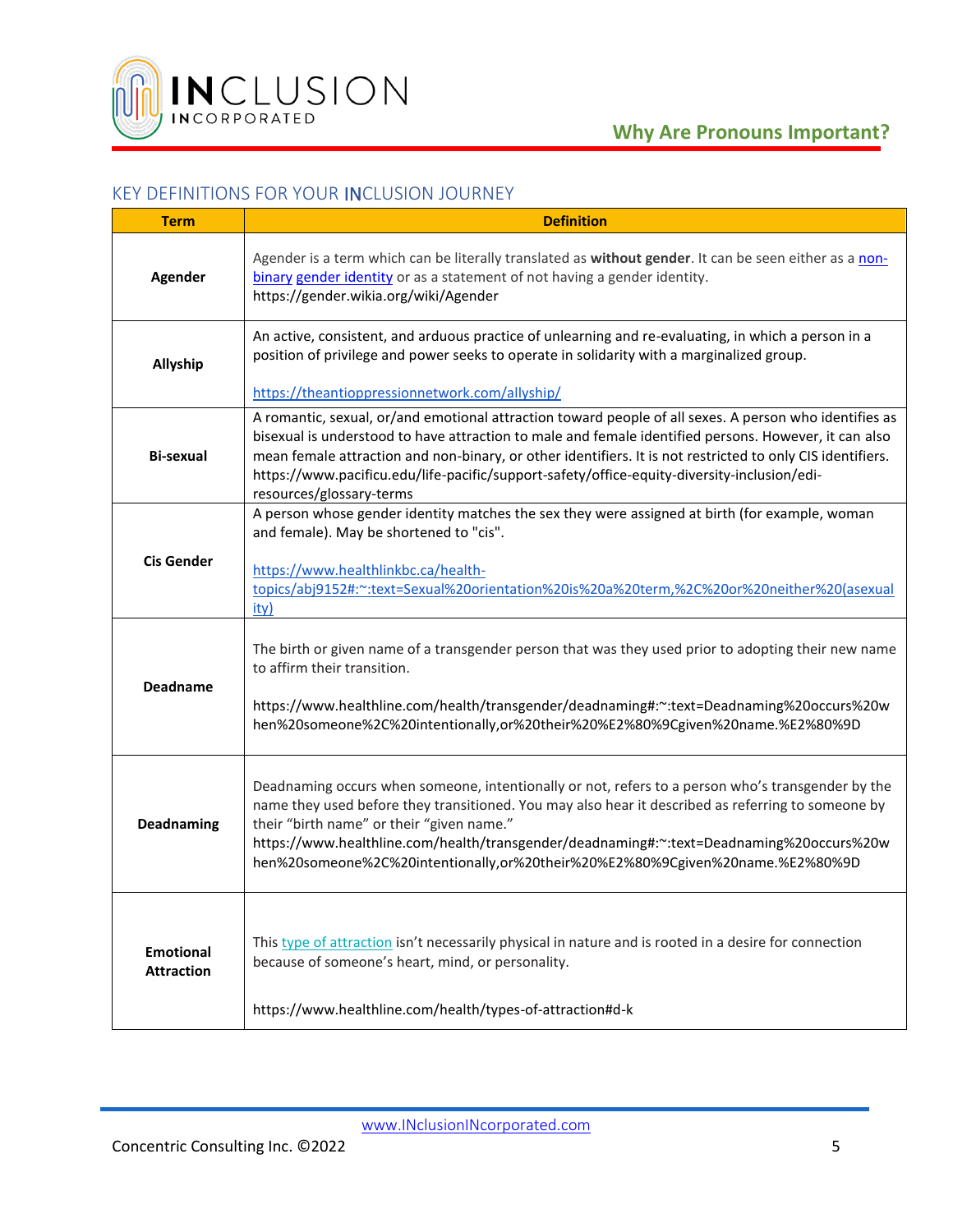

| <b>Emotional tax</b>             | The unseen mental work that people from marginalized backgrounds have to do every day to feel<br>included, respected, and safe. Or, the combination of being on guard to protect against bias, feeling<br>different at work because of gender, race, and/or ethnicity, and the associated effects on health,<br>well-being, and ability to thrive at work.<br>https://www.catalyst.org/2019/05/30/12-diversity-inclusion-terms-you-need-to-know/                             |
|----------------------------------|------------------------------------------------------------------------------------------------------------------------------------------------------------------------------------------------------------------------------------------------------------------------------------------------------------------------------------------------------------------------------------------------------------------------------------------------------------------------------|
| <b>Equality</b>                  | Treating everyone the same way, often while assuming that everyone also starts out on equal footing<br>or with the same opportunities                                                                                                                                                                                                                                                                                                                                        |
|                                  | https://www.catalyst.org/2019/05/30/12-diversity-inclusion-terms-you-need-to-know/.                                                                                                                                                                                                                                                                                                                                                                                          |
| <b>Equity</b>                    | Working toward fair outcomes for people or groups by treating them in ways that address their<br>unique advantages or barriers.                                                                                                                                                                                                                                                                                                                                              |
|                                  | https://www.catalyst.org/2019/05/30/12-diversity-inclusion-terms-you-need-to-know/                                                                                                                                                                                                                                                                                                                                                                                           |
| Gay                              | A person who is emotionally, romantically or sexually attracted to members of the same gender.<br>https://www.pacificu.edu/life-pacific/support-safety/office-equity-diversity-inclusion/edi-<br>resources/glossary-terms                                                                                                                                                                                                                                                    |
| Gender<br><b>Expression</b>      | How a person publicly presents their gender. This can include behaviour and outward appearance<br>such as dress, hair, make-up, body language and voice. A person's chosen name and pronoun are also<br>common ways of expressing gender.                                                                                                                                                                                                                                    |
|                                  | http://www.ohrc.on.ca/en/policy-preventing-discrimination-because-gender-identity-and-gender-<br>expression                                                                                                                                                                                                                                                                                                                                                                  |
| <b>Gender Identity</b>           | Each person's internal and individual experience of gender. It is their sense of being a woman, a man,<br>both, neither, or anywhere along the gender spectrum. A person's gender identity may be the same<br>as or different from their birth-assigned sex. Gender identity is fundamentally different from a<br>person's sexual orientation.<br>http://www.ohrc.on.ca/en/policy-preventing-discrimination-because-gender-identity-and-gender-                              |
|                                  | expression                                                                                                                                                                                                                                                                                                                                                                                                                                                                   |
| <b>Gender Non-</b><br>Conforming | Defines people who have a gender expression that does not conform to traditional gender norms.<br>Similar to both "non-binary" and "genderqueer," "gender non-conforming" is also often used as<br>an <i>umbrella term</i> —although it is sometimes also used to refer to people who identify as cis-gender<br>but who dress or behave in ways that defy gender stereotypes.<br>https://www.vice.com/en/article/wjwx8m/whats-the-difference-between-non-binary-genderqueer- |
|                                  | and-gender-nonconforming                                                                                                                                                                                                                                                                                                                                                                                                                                                     |
| <b>Gender Pronouns</b>           | A pronoun is a word that refers to either the people talking (I or you) or someone or something that is<br>being talked about (like she, it, them, and this). Gender pronouns (he/she/they/ze etc.) specifically<br>refer to people that you are talking about.                                                                                                                                                                                                              |
|                                  | https://uwm.edu/lgbtrc/support/gender-pronouns/                                                                                                                                                                                                                                                                                                                                                                                                                              |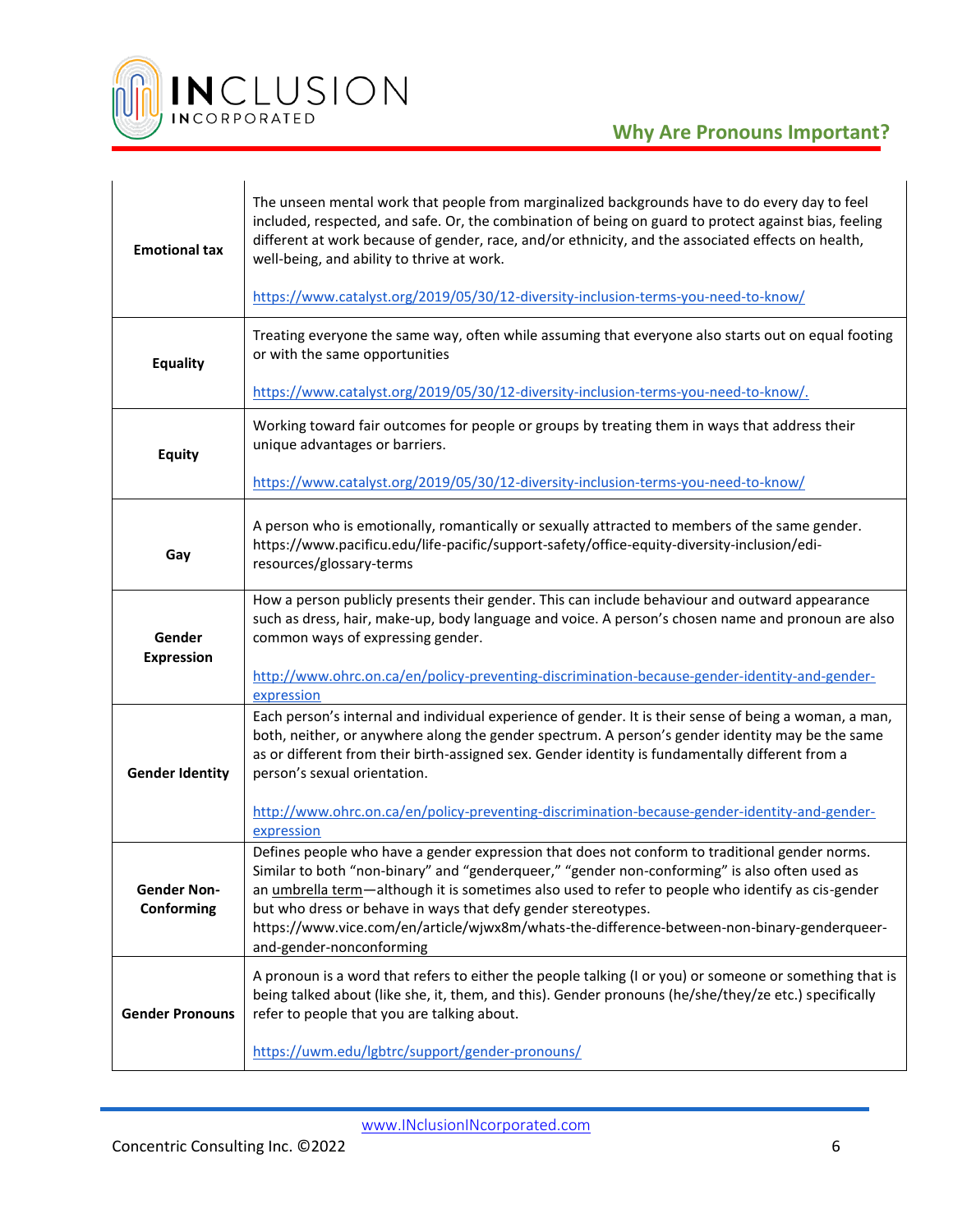

| <b>Gender Queer</b>         | Being a person whose gender identity cannot be categorized as solely male or female.<br>https://www.merriam-webster.com/dictionary/genderqueer                                                                                                                                                                                                                                                                                                                                                                                                                                                                                                                                          |
|-----------------------------|-----------------------------------------------------------------------------------------------------------------------------------------------------------------------------------------------------------------------------------------------------------------------------------------------------------------------------------------------------------------------------------------------------------------------------------------------------------------------------------------------------------------------------------------------------------------------------------------------------------------------------------------------------------------------------------------|
| Homophobia                  | Fear, hatred, discomfort with, or mistrust of people who are lesbian, gay, or bisexual. Biphobia is fear,<br>hatred, discomfort, or mistrust, specifically of people who are bisexual. Similarly, transphobia is fear,<br>hatred, discomfort with, or mistrust of people who are transgender, genderqueer, or don't follow<br>traditional gender norms. Homophobia can take many different forms, including negative attitudes<br>and beliefs about, aversion to, or prejudice against bisexual, lesbian, and gay people. It's often based<br>in irrational fear and misunderstanding.<br>https://www.plannedparenthood.org/learn/sexual-orientation/sexual-orientation/what-homophobia |
| Homosexual                  | Attracted to members of the same sex. (Not a preferred term to Gay or Lesbian).<br>https://www.pacificu.edu/life-pacific/support-safety/office-equity-diversity-inclusion/edi-<br>resources/glossary-terms                                                                                                                                                                                                                                                                                                                                                                                                                                                                              |
| Intersectionality           | The interconnected nature of social categorizations such as race, class, and gender as they apply to a<br>given individual or group, creating overlapping and interdependent systems of discrimination or<br>disadvantage.<br>https://denison.edu/academics/womens-gender-<br>studies/feature/67969#:~:text=The%20term%20intersectionality%20was%20coined,and%20interdep<br>endent%20systems%20of%20discr                                                                                                                                                                                                                                                                               |
| <b>Intersex</b>             | An umbrella term describing people born with reproductive or sexual anatomy and/or chromosome<br>pattern that can't be classified as typically male or female.<br>https://www.pacificu.edu/life-pacific/support-safety/office-equity-diversity-inclusion/edi-<br>resources/glossary-terms                                                                                                                                                                                                                                                                                                                                                                                               |
| Lesbian                     | A woman who is attracted to other women. Also used as an adjective describing such women.<br>https://www.pacificu.edu/life-pacific/support-safety/office-equity-diversity-inclusion/edi-<br>resources/glossary-terms                                                                                                                                                                                                                                                                                                                                                                                                                                                                    |
| <b>Monogamous</b>           | A single relationship between people who marry as virgins, remain sexually exclusive their entire<br>lives, and become celibate upon the death of the partner.<br>7 Different Kinds of Non-Monogamy   Psychology Today Canada                                                                                                                                                                                                                                                                                                                                                                                                                                                           |
| <b>Non-Binary</b><br>(Enby) | Non-binary gender identity is just one term used to describe individuals who may experience a<br>gender identity that is neither exclusively male or female or is in between or beyond both genders.<br>https://www.verywellmind.com/what-does-it-mean-to-be-non-binary-or-have-non-binary-gender-<br>4172702                                                                                                                                                                                                                                                                                                                                                                           |